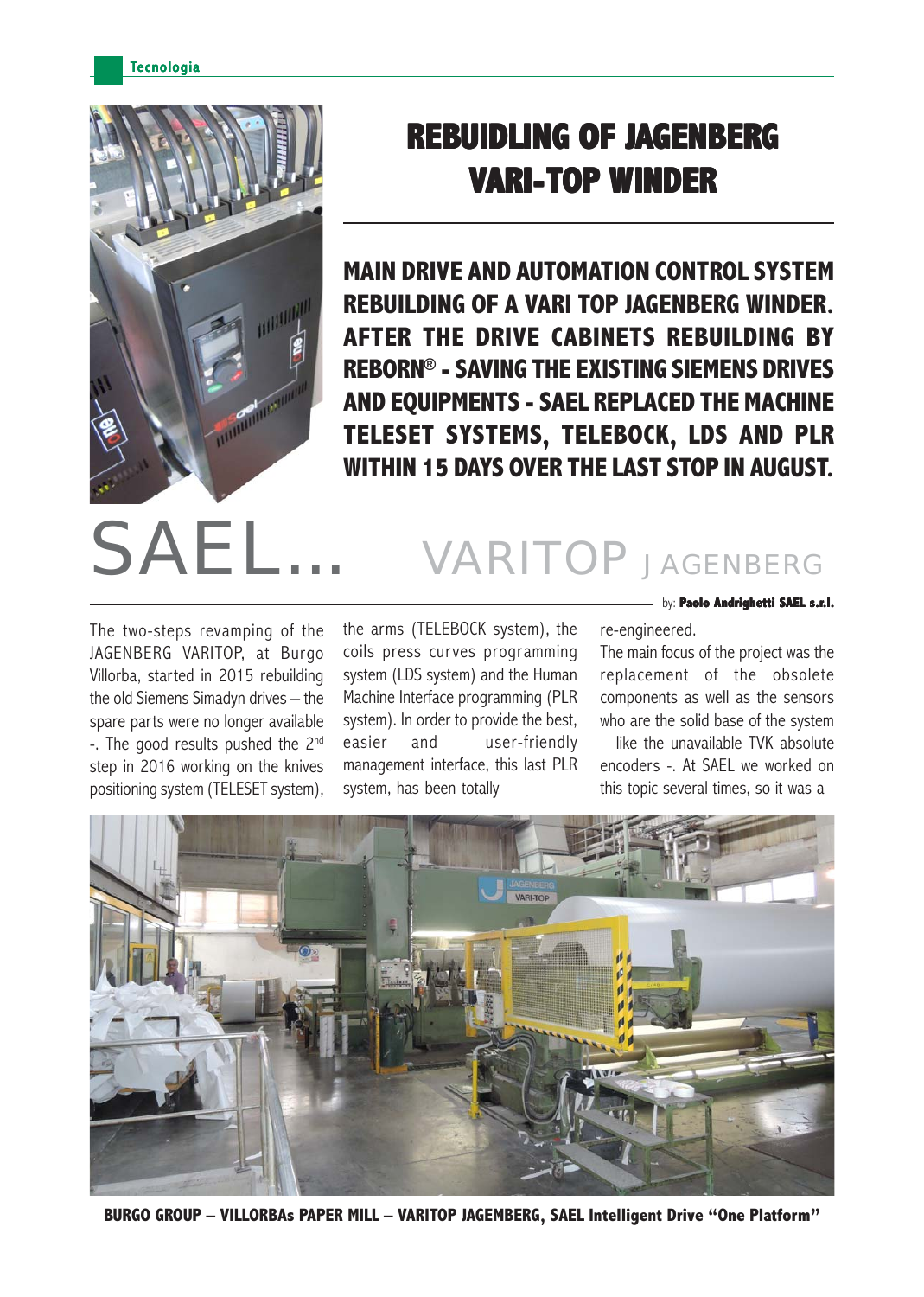

"bread and butter" mission for us.

The complexity of the VARITOP management system required a deep investigation at the plant and careful studies to understand the hardware architecture, as well as the components placement and the intercons. The system was articulated on main blocks like: TELESET.TELEBOCK.LDS electrical cabinets strictly connected to the PLR; main general users machine cabinets; drive motors cabinets and pneumatic parts. The cabinets were placed far away from each other, and the input-output signals were exchanged by dedicated serial communication. The PLR was computing the knives and arms management; the measurements and positioning were made by te TELESET and TELEBOCK; the general user cabinet –equipped by inverters - was dedicated to the physical movements. The arms and the knives positioning is very fast and we particulary focus on this topic. We paid attention to the

PLR pressor curves, and to provide the best solution possible, we did several studies, analysis and direct investigations at the plant.

Our target was to provide a new integrated DCS SUPERVISIOR-PLC system, replacing the old TELESET-TELEBOCK-LDS-PLR, capable to manage all the process. Also, the old main user electrical cabinet, originally managed by a 135 S5 Siemens PLC. has been replaced and integrated into the new system with remote ET200 – on pre-assembled plates -. The old inverters were replaced too, by the new SAEL profibus inver ters. To integrate the motors cabinet (controlled by the Simadyn system), we worked on a similar solution using our ONE-REBORN Platform controlled by a profibus ONE-MasterCard. In this way, we stepped out all the boards,



**Winder Main Drive with DCS "WINDER SAEL" – Redundancy and Touch version upon demand**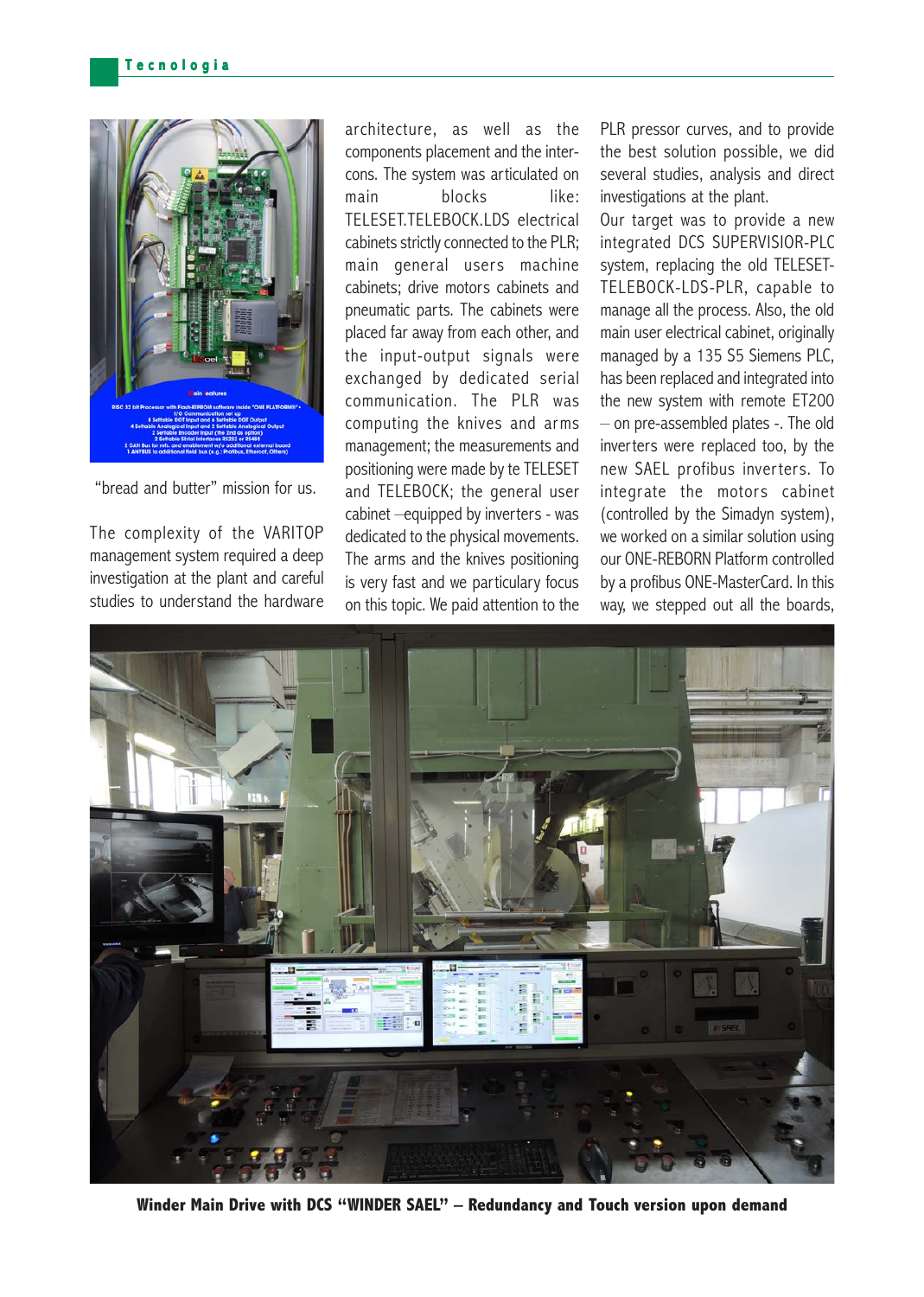

**VARITOP, PLC main drive with S7 300 "WINDER SAEL" - Before and After the rebuilding**

serial cables originally used for the interconnections. To achieve the goal we realized a new control system managed by a S7 Siemens PLC together with our DCS SCALINK. By this tool we have integrated and revised the original system in our DCS supervisor, adding all the new required functions, using the data of

the operators based on our experience gained from the many years of working on this type of machines.... The chuck arms, knives and counter-knives encoder positioning was made by new absolute profibus encoders. The encoder were mechanically pin-to-pin vs. the originals TWK are no longer available

on market. Moreover, thanks to the profibus technology fit into the encoders, we were allowed to take out out many wires – which caused many problems in the past -.

The system architecture is based on 40 nodes new profibus network totally managed by a S7 Siemens PLC

- 7 Profibus Absolute encoders – Top knives - (Knives)
- 7 Profibus Absolute encoders – Bottom knives - (Counter-Knives)
- 10 Profibus Absolute encoders – arms Reel –
- 5 Profibus Absolute encoders – bobbin diameter measuring –
- 1 ET200S Interface to the ONE Drive Cabinet – (ex Simadyn)
- 1 MCAN Node Interface to the ONE SALE drive system
- 2 ET200S Interface to the LDS pneumatic –



**VARITOP Winder Drum – detail –**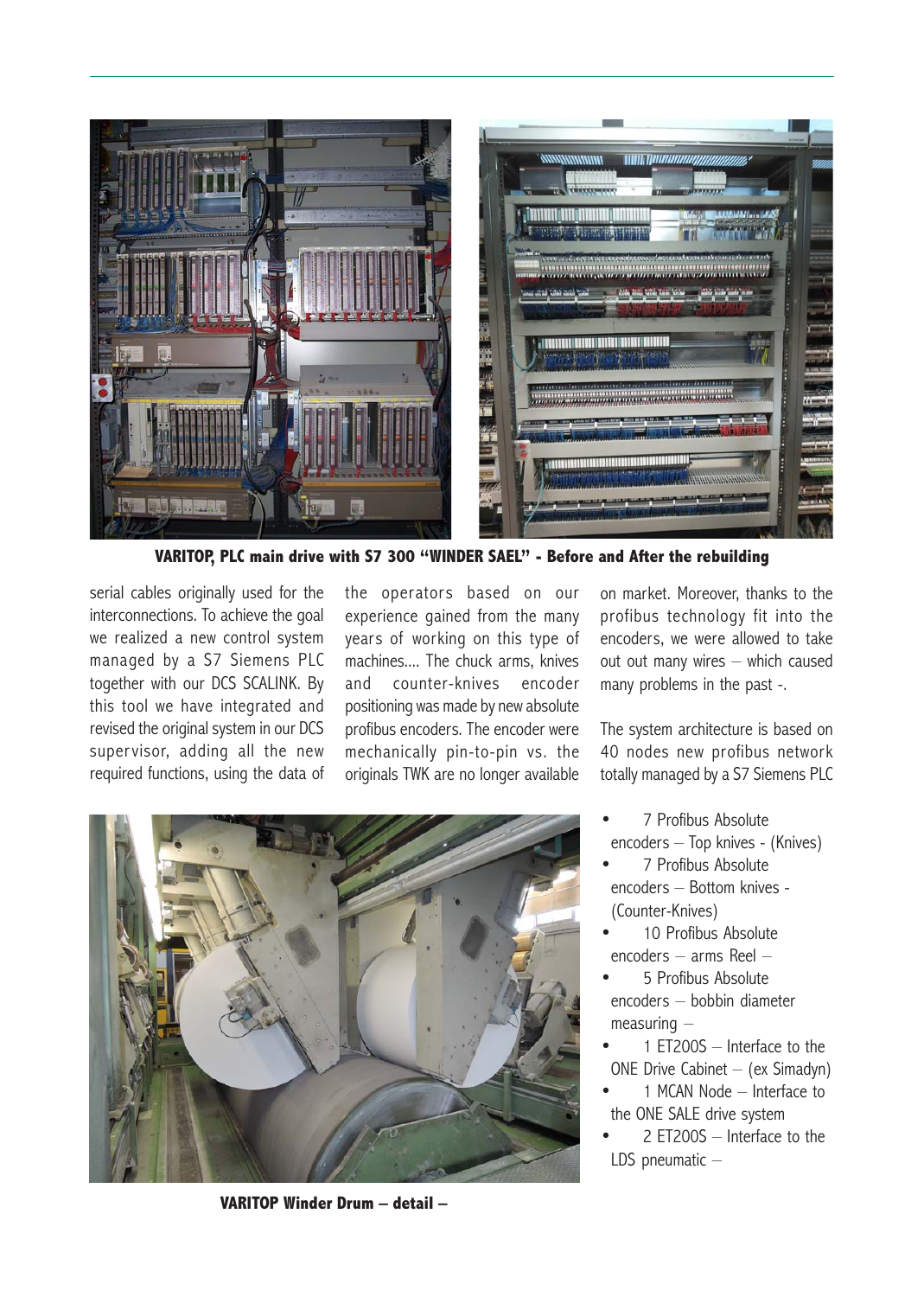- $3$  ET200S  $-$  On plate to the S5 rack integration
- 4 Profibus Nodes each inverter – inside the general user cabinet

Over the time and the experience, SAEL supervisor VARITOP-VARISTEP control system today also incorporates Engineering Station functions, which allows programming either the PLC or the Drive. IWSA "Internet Worldwide Sael Assistance", is the real time remote management. This amazing tool, fully open source thanks to its Windows basis, allows any kind of assistance, programming, reprogramming, adjustment job on



**LDS. The external and internal pressor Rolls system, dumper, Jogger and Reels station; ET200S.**



remote assistance. It is possible to set up the SAEL boards, the SAEL Drives, develop or modify PLC SW, and many other functions.

The new Teleset  $-$  Telebock  $-$  LDS  $-$ PLR supervisor system manages the Jagemberg VARITOP; specifically:

- Automatic positioning of top and bottom knives, as well as speed change (fast-slow ) calculations.
- Positioning and speed change (fast-slow) included, also the automatic core loading and finished roll unloading;
- Controls the winding hardness by adjusting the paper roll, load pressure and the reel nip pressure;
- Automatically provides the machine state of operation through the supervisor;

## **LEFT:**

**REBORN apply in Siemens Drive, the first step in the winder for sobstitute the Simadyn control. SAEL Intelligent Drive and solution**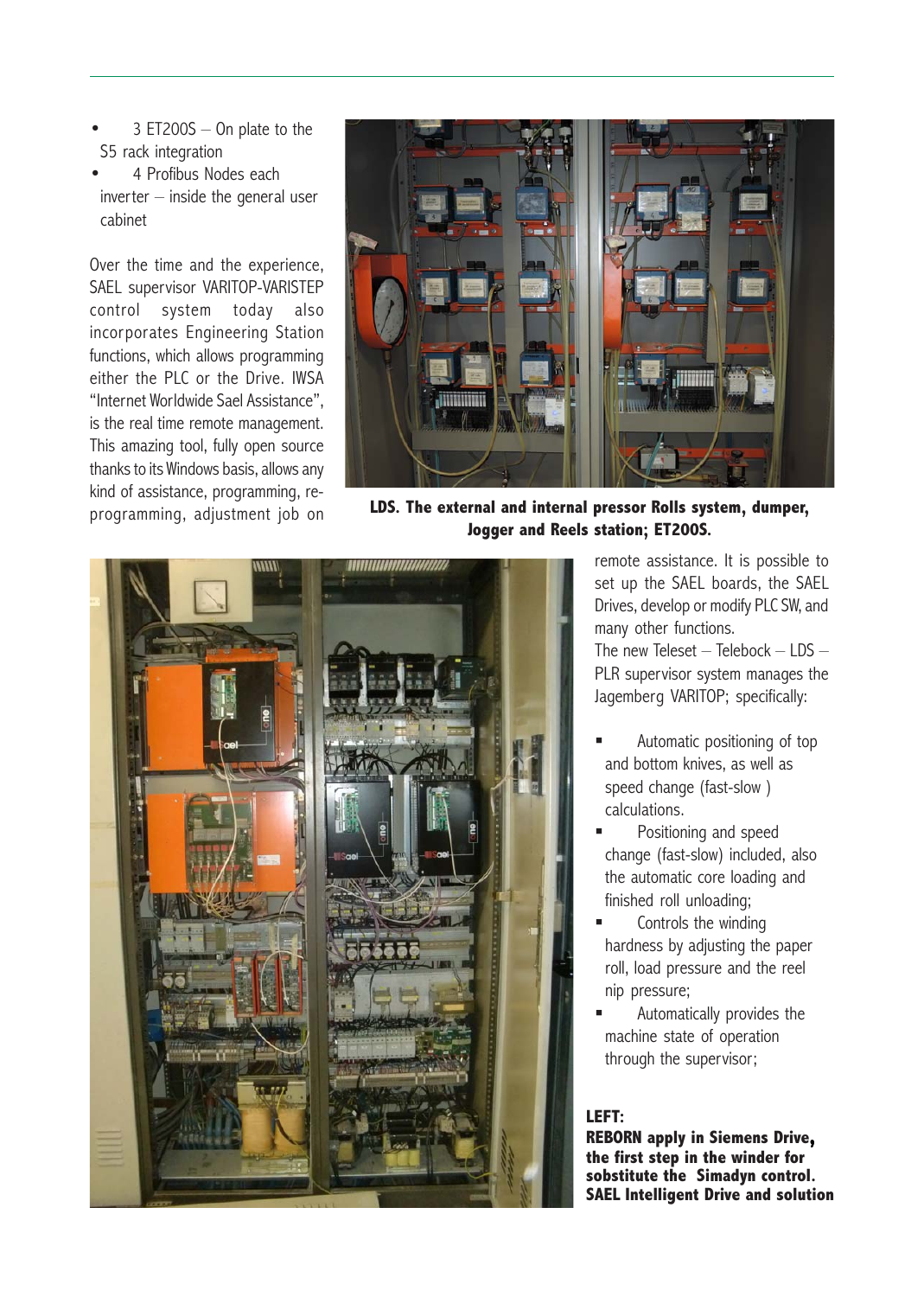

**The first winding station of VARITOP also has a regulation of the tension of heavy bobbins with motor, in practice by adding two motors in the chucks we regulate the pair of pull curves in accordance to the winding diameter.**



WINDER SAEL, the DCS is used to manage the whole cycle as well as get and get a real-time feedback. A<br>the manufacturing information back: for each step, for each operation. The working curve can be created for **the manufacturing information back; for each step, for each operation.**

- Allows the setting of many devices linked to the PLC;
- Input and Output visualization;
- Full diagnostic and with most important, provides HELP for each alarm.

The main functions are the following: - Speed trend storage for each finished roll; pull set point; real measured pull; linear forces sum and contact press trend – with the parallel between files stored in different times -. By this tool it is possible to parallel the data and get the best adjustment. - Table set tool, which encloses all the physical dimensions involved on the machine running process:

- Cylinder and Reel Stations Pressure  $= f(Max.Diam.W)$
- Internal Pressor Rolls  $presure = f(Max.Diam.W)$
- External Pressor Rolls  $presure = f(Max.Diam.W)$
- Dumpers pressure  $=$ f(Max.Diam.W)
- Jogger Rolls pressure or external press rolls compensation  $= f(Max.Diam.W)$
- Jogger Rolls pressure or internal press rolls compensation  $= f(Max.Diam.W)$
- Nucleus drive Station nr.1 motors regulation  $- = f(Diam.)$
- Belt pull  $= f(Max.Diam.W)$
- $\blacksquare$  Speed = f(Max.Diam.W)

For each of those physical dimensions it is possible to edit, modify or recall any kind of table working sheet, very easy.

Based on the paper to be processed, the operator can modify the winder machine profile playing with this tool and get a real-time feedback. A